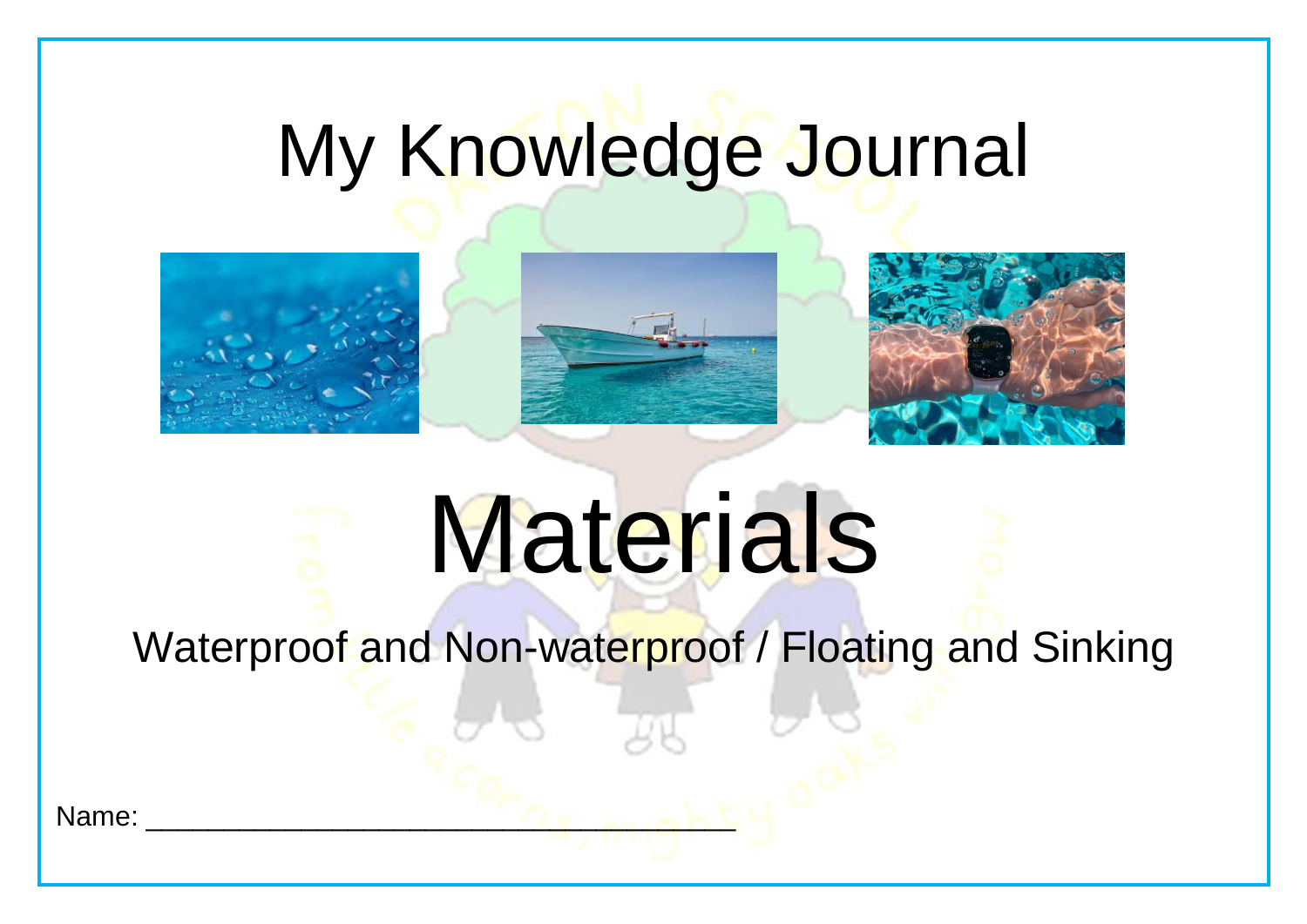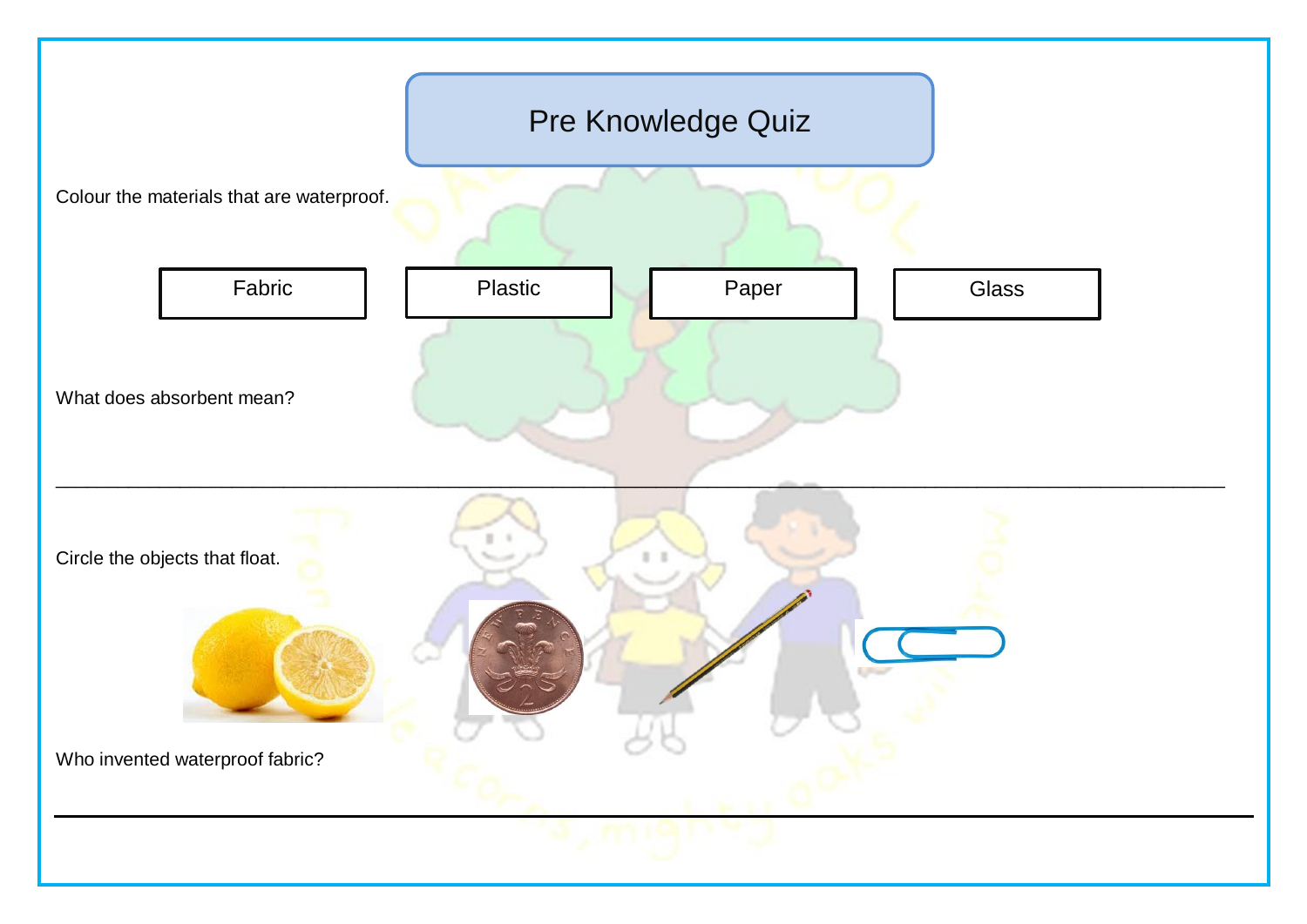#### Materials Knowledge Organiser

#### What should I already know?

- Materials different objects are made from
- Objects feel and look different based on the material from which they are made
- The purpose of what some materials are used for
- Some words to describe materials (i.e hard, smooth, bendy, transparent, opaque)

Lots of objects are made out certain **materials** because of their **properties**.

Materials that do not **absorb** water are called '**waterproof**' materials. Waterproof materials can be very useful for lots of everyday things like umbrellas, boats, housing, raincoats and some packaging.

| Glossary                 |                                                                                   |
|--------------------------|-----------------------------------------------------------------------------------|
| Absorb/                  | Able to soak up liquid easily                                                     |
| <b>Absorbent</b>         |                                                                                   |
| <b>Experiment</b>        | To make a scientific discovery                                                    |
| <b>Float</b>             | Rest or move on or near the surface of a liquid without<br>sinking                |
| <b>Invention</b>         | Something that has been invented – never done before                              |
| <b>Liquid</b>            | Something that flows freely like water or oil                                     |
| <b>Materials</b>         | Something that an object or thing is made from                                    |
| <b>Microscope</b>        | An instrument used for viewing very minute objects                                |
| <b>Non</b><br>waterproof | A material that lets water in                                                     |
| <b>Particles</b>         | (of a material) Minute microscopic bits of a material                             |
| <b>Properties</b>        | (of a material) A thing or things belonging to a particular<br>material or object |
| <b>Sink</b>              | Go down below the surface of a liquid                                             |
| <b>Waterproof</b>        | A material that keeps water out                                                   |



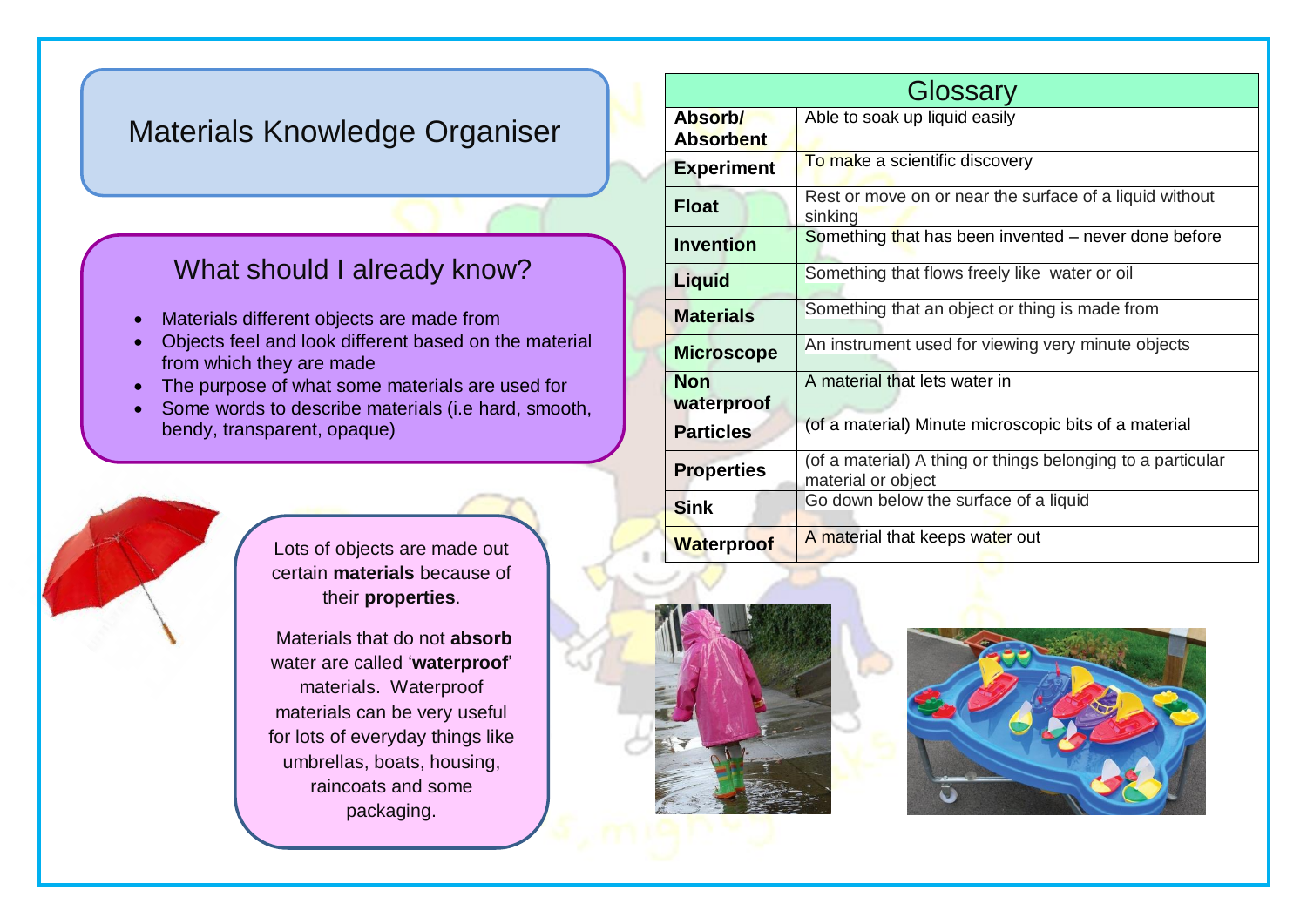### Key People





#### **Charles Macintosh**

- Charles Macintosh was born in 1766 in Scotland
- He left his job as a clerk when he was 19 and started work **experimenting** with ways to make new materials
- During one of his experiments, he found that rubber could be melted into a **liquid** and the dissolved liquid rubber was waterproof
- Charles realised it could be used to make waterproof fabric for clothes
- He painted the melted rubber onto a piece of woollen cloth
- Charles had invented waterproof fabric!
- He started to use this fabric to make waterproof coats
- His **invention** was so important that raincoats are named after him and are often called Mackintoshes, or macs



#### **Floating and Sinking**

Whether an object **sinks** or **floats** depends on its **density**. Everything is made of tiny **particles** that can only be seen with a **[microscope](https://easyscienceforkids.com/things-you-cant-see-microscopic-life/)**. Some objects have particles that are packed closely together. Others have particles that are packed more loosely. This is density. Objects with tightly packed particles sink. Objects with more loosely packed particles float. Wood, cork or sponges float.